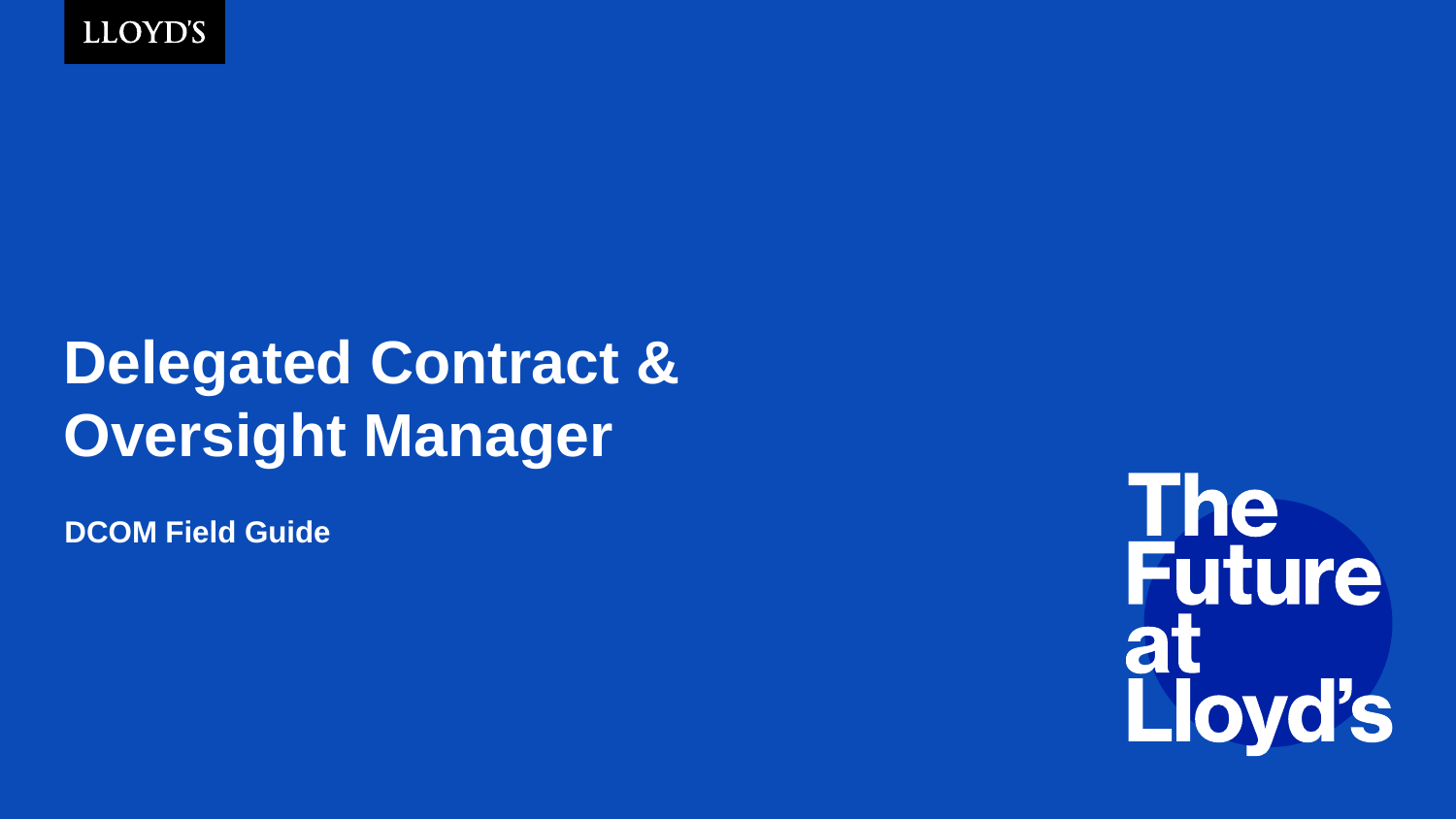## **Table of Contents**

### Most queried fields / Fields requiring greatest attention to detail

- 1. Person(s) Responsible for Operation and Control
- 2. Regulatory Client Classification
- 3. Risk Location
- 4. Gross Premium Income Limit
- 5. Will policies be issued to eligible complainants under this contract?
- 6. Risk written / Aggregate / Premium paid / Claims reporting intervals
- 7. DDM specific reporting questions
- 8. Signed Line (%)
- 9. Signing Provisions
- 10. Product Risk Rating
- 11. Route of Business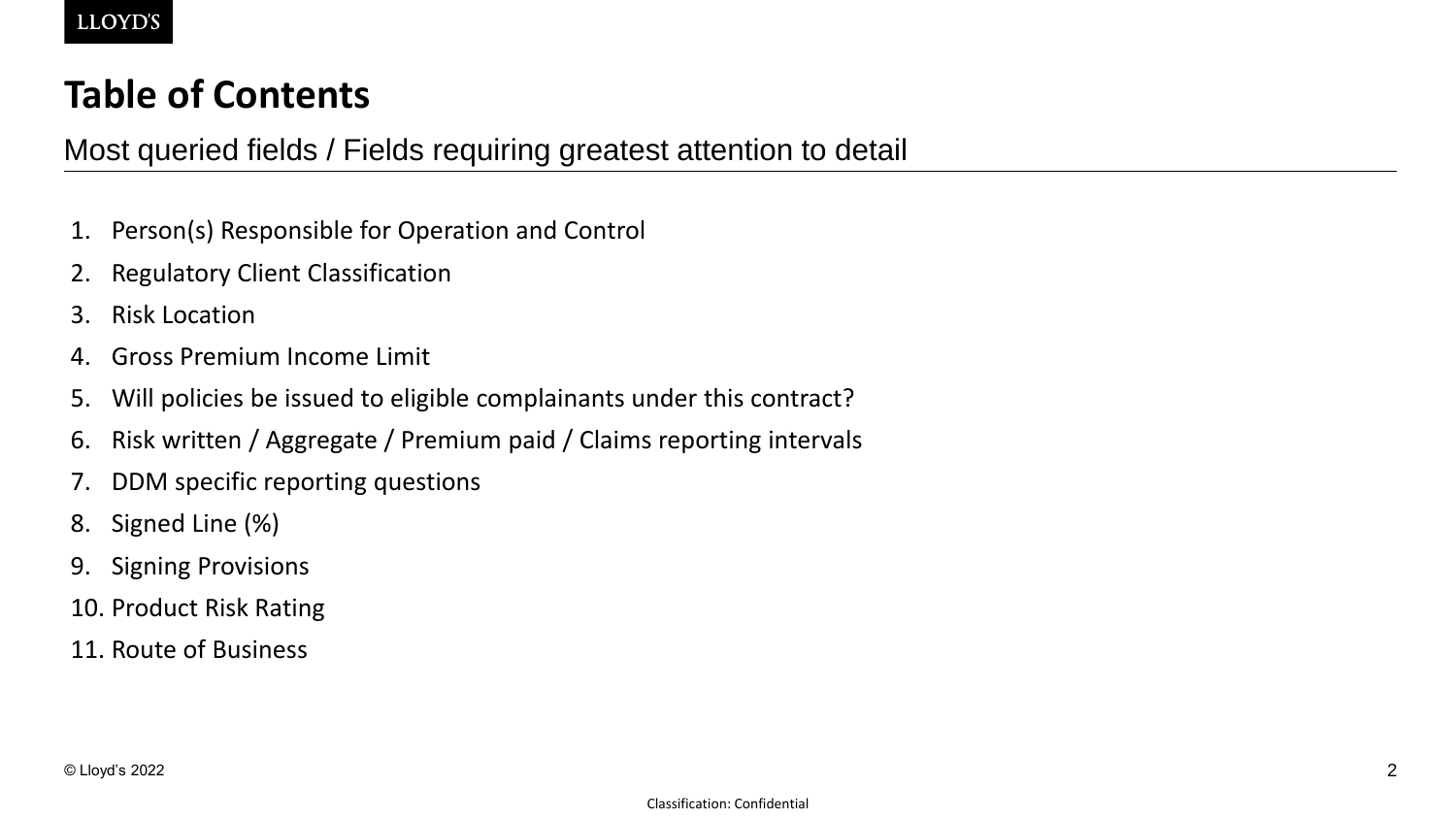## **Person(s) Responsible for Operation and Control**

Person(s) Responsible for Operation and Control

|                            | Person(s) Responsible for Operation and Control<br>Individual section<br>Enter for each Coverholder? |                                                                            |                                                                                                                    |  |  |  |  |
|----------------------------|------------------------------------------------------------------------------------------------------|----------------------------------------------------------------------------|--------------------------------------------------------------------------------------------------------------------|--|--|--|--|
|                            |                                                                                                      |                                                                            |                                                                                                                    |  |  |  |  |
|                            |                                                                                                      | The person(s) responsible for overall operation and control $\circledcirc$ |                                                                                                                    |  |  |  |  |
| First Name *               | Surname *                                                                                            | Email *                                                                    |                                                                                                                    |  |  |  |  |
| First Name                 | Surname                                                                                              | Add<br>email@address.com                                                   |                                                                                                                    |  |  |  |  |
|                            |                                                                                                      |                                                                            |                                                                                                                    |  |  |  |  |
|                            |                                                                                                      |                                                                            |                                                                                                                    |  |  |  |  |
|                            | The person(s) authorised to bind insurances $(2)$                                                    |                                                                            | <b>Q</b> Copy names from question above                                                                            |  |  |  |  |
|                            | Surname *                                                                                            | Email *                                                                    |                                                                                                                    |  |  |  |  |
| First Name *<br>First Name | Surname                                                                                              | Add<br>email@address.com                                                   |                                                                                                                    |  |  |  |  |
|                            |                                                                                                      |                                                                            |                                                                                                                    |  |  |  |  |
|                            |                                                                                                      |                                                                            | The person(s) with overall responsibility for the issuance of documents evidencing insurances bound $\circledcirc$ |  |  |  |  |
|                            |                                                                                                      |                                                                            | Q Copy names from question above                                                                                   |  |  |  |  |
| First Name +               | $Surname +$                                                                                          | Fmail +                                                                    |                                                                                                                    |  |  |  |  |

It is currently mandatory in DCOM to populate 3.1, 3.2, 3.3 & 3.4. Provided the MAs on the contract are comfortable with this, individuals can be named at managerial level ie. not *all* individuals must be listed. We have received a number of points of feedback on the notifications received by coverholders as a result of being named here. There is a data privacy need to notify anyone whose data we store in DCOM, but we have addressed concerns this by including the following in Release 1.3:

- 1. Updating the logic, so that a Privacy Notice is only sent *once* to an email address
- 2. Improved the wording of the notification, making it easier to understand for someone not familiar with DCOM

In addition, as part of Release 1.4 scope, we are making 3.2, 3.3 & 3.4 non-mandatory in DCOM ie only the individual(s) with overall responsibility for the binding authority (those named in sub-section 3.1) must be named. A list of the persons who would otherwise be named in sections 3.2, 3.3 and 3.4 and any remote workers should be separately maintained on ATLAS. 'Remote worker application forms' do not need to be completed in respect of coverholder staff who are now working from home (unless that location is now a new trading location for the coverholder). For more information, please see the links below.

This is subject to the managing agent being comfortable with this approach.

[https://www.lloyds.com/conducting-business/delegated-authorities/applications-and](https://www.lloyds.com/conducting-business/delegated-authorities/applications-and-processes/post-approval-changes/key-staff)processes/post-approval-changes/key-staff

[https://www.lloyds.com/news-and-insights/market-communications/covid-19/advice-to-the](https://www.lloyds.com/news-and-insights/market-communications/covid-19/advice-to-the-lloyds-market/delegated-authority-guidance)lloyds-market/delegated-authority-guidance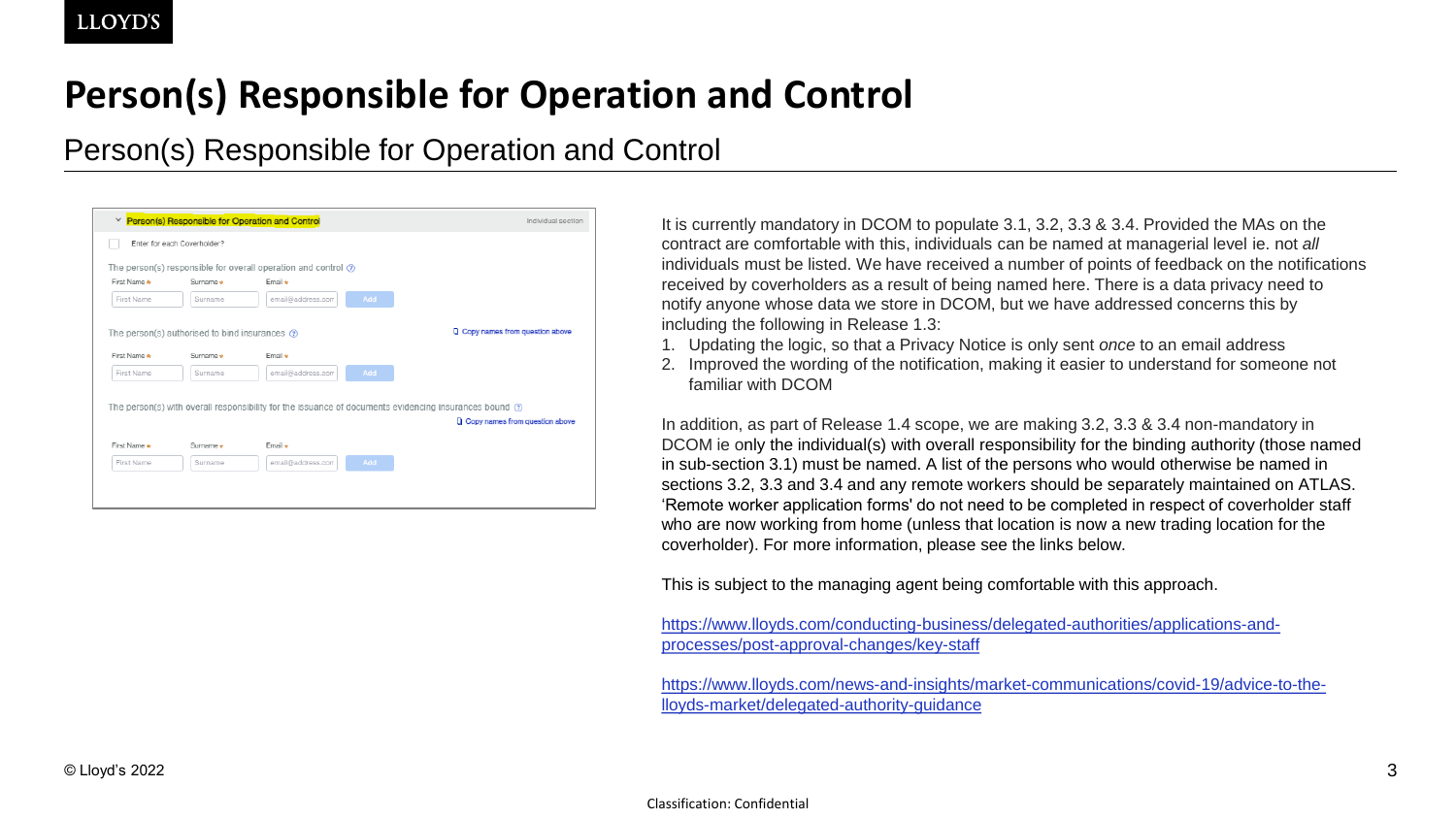## **Regulatory Client Classification**

### Authorised Class(es) of Business and Coverage(s)

| Y Authorised Class(es) of Business and Coverage(s)                                                                                                                                                                                                                                                                                                                                                                                                                                                                                                                                                                                                                                                                                                                                                                                                                          | Individual section | Definitions for drop down options:                                                                                                                                                                                                                                                                                                                                                                                                                                                                                                                                                                                                                                                                                                                                                                                                                                                                                                                                                                                                                                                                                                                                                                                                                                                                                                                                                                                                                                                                                                                                                                                                                                            |
|-----------------------------------------------------------------------------------------------------------------------------------------------------------------------------------------------------------------------------------------------------------------------------------------------------------------------------------------------------------------------------------------------------------------------------------------------------------------------------------------------------------------------------------------------------------------------------------------------------------------------------------------------------------------------------------------------------------------------------------------------------------------------------------------------------------------------------------------------------------------------------|--------------------|-------------------------------------------------------------------------------------------------------------------------------------------------------------------------------------------------------------------------------------------------------------------------------------------------------------------------------------------------------------------------------------------------------------------------------------------------------------------------------------------------------------------------------------------------------------------------------------------------------------------------------------------------------------------------------------------------------------------------------------------------------------------------------------------------------------------------------------------------------------------------------------------------------------------------------------------------------------------------------------------------------------------------------------------------------------------------------------------------------------------------------------------------------------------------------------------------------------------------------------------------------------------------------------------------------------------------------------------------------------------------------------------------------------------------------------------------------------------------------------------------------------------------------------------------------------------------------------------------------------------------------------------------------------------------------|
| Distribution Method *<br>$\vee$<br>Select<br>Premium level of authority *<br>$\vee$<br>Select<br>Deductible(s) and/or excess(es) *<br>Select<br>I want to enter values for deductibles and/or excesses<br>If you select this, you may enter a deductible or excess for each High<br>Level Class of Business and/or Generic Class of Business and/or Peril<br>and/or Max Limit/Sum Insured provided at least one excess or<br>deductible is entered at High Level or Generic Class level.<br>Insured Item Group / Insured Item Sub-Group<br>Type here<br>Search with high level or generic class of business $\star$ (?)<br>Type here<br><sup>Please</sup> note that you should only add one High Level Class of<br>Business per section. The first Generic Class of Business on the<br>section will be taken as the primary Class of Business by<br>Delegated Data Manager. |                    | Individual/Personal: Natural person acting for purposes outside their trade, business or profession.<br><b>Commercial – Micro-enterprise:</b> A micro-enterprise which employs fewer than 10 persons and has<br>a turnover or annual balance sheet that does not exceed EUR 2 million (or its equivalent in any<br>other currency).<br><b>Commercial – Small:</b> A small business which is not a micro-enterprise and has an annual turnover<br>of less than GBP 6.5 million (or its equivalent in any other currency) and either (i) employs fewer<br>than 50 persons; or (ii) has a balance sheet total of less than GBP 5 million (or its equivalent in any<br>other currency).<br><b>Commercial - Large risk:</b> A contract insuring:<br>Railway rolling stock, aircraft, ships (sea, lake, river and canal vessels), goods in transit,<br>aircraft liability or liability of ships (sea, lake, river and canal vessels).<br>2.<br>Credit and suretyship, where the policyholder is engaged professionally in an industrial or<br>commercial activity or in one of the liberal professions and the risk relates to such activity.<br>3.<br>Land vehicles (other than railway rolling stock), fire and natural forces, other than damage to<br>property, motor vehicle liability, general liability and miscellaneous financial loss, insofar as<br>the policyholder exceeds the limits of at least two of the following three criteria:<br>Balance sheet total: EUR 6.2 million (or its equivalent in any other currency)<br>Net turnover: EUR 12.8 million (or its equivalent in any other currency)<br>3. Average number of employees during the financial year: 250. |
| <b>► High level Class of Business Accident &amp; Health</b><br>Regulatory Client Classification *<br>gulatory Client Classification *                                                                                                                                                                                                                                                                                                                                                                                                                                                                                                                                                                                                                                                                                                                                       | 面                  | [Note: "Large Risk" is an official term used in EEA insurance regulation. The formal definition<br>of "Large Risks" is found in the EU's 2nd Non-Life Insurance Directive (88/357). A "Mass risk" is                                                                                                                                                                                                                                                                                                                                                                                                                                                                                                                                                                                                                                                                                                                                                                                                                                                                                                                                                                                                                                                                                                                                                                                                                                                                                                                                                                                                                                                                          |
|                                                                                                                                                                                                                                                                                                                                                                                                                                                                                                                                                                                                                                                                                                                                                                                                                                                                             |                    | anything that is not a "Large Risk"]                                                                                                                                                                                                                                                                                                                                                                                                                                                                                                                                                                                                                                                                                                                                                                                                                                                                                                                                                                                                                                                                                                                                                                                                                                                                                                                                                                                                                                                                                                                                                                                                                                          |
| Individual/Personal<br>Commercial-micro-enterprise<br>Commercial-Small                                                                                                                                                                                                                                                                                                                                                                                                                                                                                                                                                                                                                                                                                                                                                                                                      |                    | Master Policy/Group Scheme: A policy sold to a master policyholder (consumer, commercial or<br>large risk) for the benefit of others in relation to their common employment, occupation, or activity.                                                                                                                                                                                                                                                                                                                                                                                                                                                                                                                                                                                                                                                                                                                                                                                                                                                                                                                                                                                                                                                                                                                                                                                                                                                                                                                                                                                                                                                                         |
| Commercial-Large risk                                                                                                                                                                                                                                                                                                                                                                                                                                                                                                                                                                                                                                                                                                                                                                                                                                                       |                    | <b>Commercial – Other:</b> All commercial business that is not micro-enterprise, small or large risk.                                                                                                                                                                                                                                                                                                                                                                                                                                                                                                                                                                                                                                                                                                                                                                                                                                                                                                                                                                                                                                                                                                                                                                                                                                                                                                                                                                                                                                                                                                                                                                         |
| Master Policy/Group Scheme                                                                                                                                                                                                                                                                                                                                                                                                                                                                                                                                                                                                                                                                                                                                                                                                                                                  |                    | Reinsurance: Reinsurance worldwide.                                                                                                                                                                                                                                                                                                                                                                                                                                                                                                                                                                                                                                                                                                                                                                                                                                                                                                                                                                                                                                                                                                                                                                                                                                                                                                                                                                                                                                                                                                                                                                                                                                           |
| Commercial-Other<br>© Lloyd's 2022<br>Reinsurance                                                                                                                                                                                                                                                                                                                                                                                                                                                                                                                                                                                                                                                                                                                                                                                                                           |                    |                                                                                                                                                                                                                                                                                                                                                                                                                                                                                                                                                                                                                                                                                                                                                                                                                                                                                                                                                                                                                                                                                                                                                                                                                                                                                                                                                                                                                                                                                                                                                                                                                                                                               |
|                                                                                                                                                                                                                                                                                                                                                                                                                                                                                                                                                                                                                                                                                                                                                                                                                                                                             |                    |                                                                                                                                                                                                                                                                                                                                                                                                                                                                                                                                                                                                                                                                                                                                                                                                                                                                                                                                                                                                                                                                                                                                                                                                                                                                                                                                                                                                                                                                                                                                                                                                                                                                               |

- 1. Railway rolling stock, aircraft, ships (sea, lake, river and canal vessels), goods in transit, aircraft liability or liability of ships (sea, lake, river and canal vessels).
- 2. Credit and suretyship, where the policyholder is engaged professionally in an industrial or commercial activity or in one of the liberal professions and the risk relates to such activity.
- 3. Land vehicles (other than railway rolling stock), fire and natural forces, other than damage to property, motor vehicle liability, general liability and miscellaneous financial loss, insofar as the policyholder exceeds the limits of at least two of the following three criteria:
	- 1. Balance sheet total: EUR 6.2 million (or its equivalent in any other currency)
	- 2. Net turnover : EUR 12.8 million (or its equivalent in any other currency)
	- 3. Average number of employees during the financial year: 250.

#### Classification: Confidential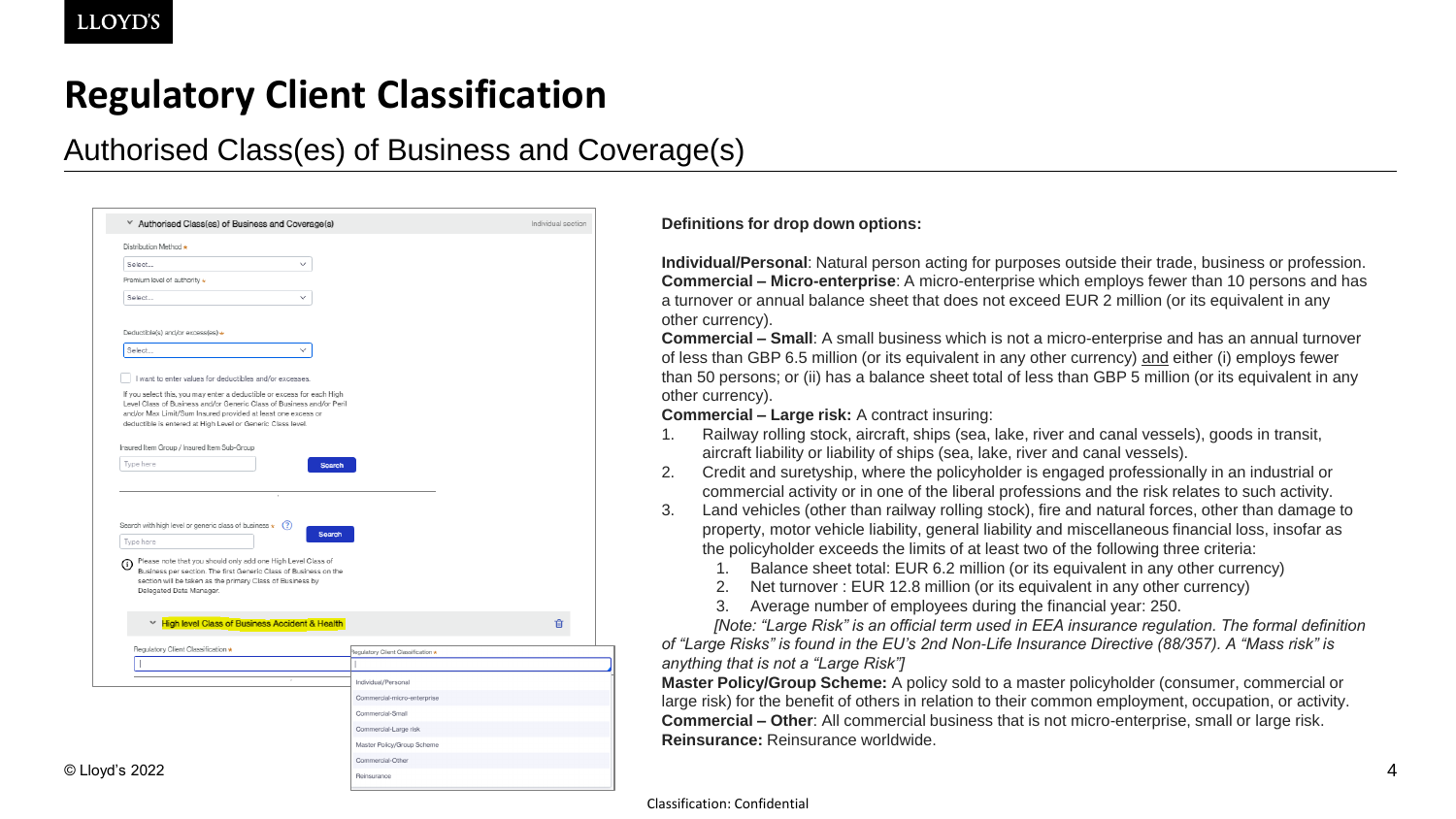## **Risk Location & Insured Domicile**

### Territorial Limitations

| $\times$ Territorial Limitations             |               |  |        | Individual section                |
|----------------------------------------------|---------------|--|--------|-----------------------------------|
| <b>Risk Location</b> *                       |               |  |        |                                   |
|                                              |               |  |        |                                   |
| Worldwide<br>excluding                       | Enter country |  | Search |                                   |
| Add/Edit                                     |               |  |        |                                   |
| Region/Country/Division                      |               |  |        |                                   |
| No items                                     |               |  |        |                                   |
|                                              |               |  |        |                                   |
|                                              |               |  |        |                                   |
|                                              |               |  |        |                                   |
|                                              |               |  |        |                                   |
|                                              |               |  |        | <b>Q</b> Copy from question above |
| Insured Domicile*                            |               |  |        |                                   |
| excluding                                    | Enter country |  | Search |                                   |
|                                              |               |  |        |                                   |
| Region/Country/Division                      |               |  |        |                                   |
|                                              |               |  |        |                                   |
| No items                                     |               |  |        | <b>Q</b> Copy from question above |
| Worldwide<br>Add/Edit<br>Territorial Limits. |               |  |        |                                   |
| Worldwide<br>excluding                       | Enter country |  | Search |                                   |
| Add/Edit                                     |               |  |        |                                   |
| Region/Country/Division                      |               |  |        |                                   |

### What is a risk location?

Risk location(s) determine the territory or territories whose laws, regulations and tax rules apply to an insurance contract. The Risk Locator Tool (RLT) was built for Lloyd's market participants and houses thousands of risk location rules and triggers with the aim to assist in determining risk location(s). The general principles set out in the RLT and guidance provided on this page should be used in conjunction with country specific information on Crystal.

https://www.lloyds.com/news-and-insights/market-communications/regulatory[communications/news-articles/resources-for-determining-risk-location](https://www.lloyds.com/news-and-insights/market-communications/regulatory-communications/news-articles/resources-for-determining-risk-location)

#### <https://www.lloyds.com/conducting-business/risk-locator>

Where Reinsurance is selected in the COB accordion and the Risk Location and/or Insured Domicile fields have 'worldwide' / 'worldwide excluding…' listed as territories:

- Please enter *all* relevant territories to DCOM ie. if Worldwide is required, select all individual countries / regions
- If you encounter a validation error message in DCOM regarding one or more of these territories, but you believe the relevant permissions are in ATLAS & Crystal, a support request to the Market Support Centre Portal should be raised
- This request should either come directly from a contract lead managing agent, or evidence that it has come from a contract lead managing agent, if submitted by the broker
- Example text: "*[Name of contract lead managing agent] confirm we have checked ATLAS & Crystal and confirm the relevant permissions to underwrite reinsurance in these territories are in place*"
- The Lloyd's team will then override the validation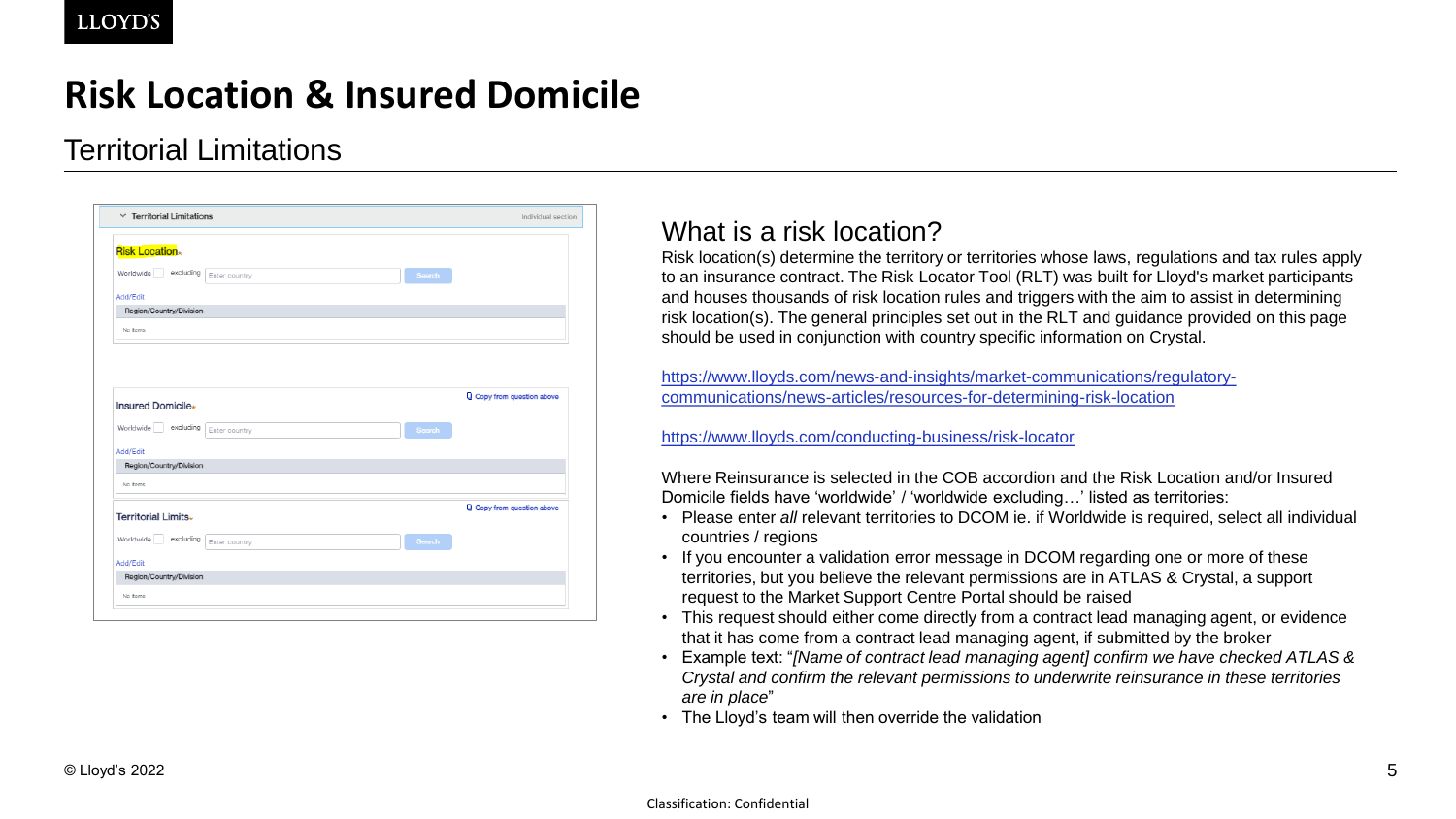## **Gross Premium Income Limit**

### Gross Premium Income Limit

| ▽ Gross Premium Income Limit                                              | Individual section                       |
|---------------------------------------------------------------------------|------------------------------------------|
| Gross premium income limit.                                               | Enter currency code / nam<br>e.g. 0.00   |
| Notifiable percentage of the limit not to exceed*                         | 96                                       |
|                                                                           |                                          |
| $\vee$ Period Of Insurances Bound                                         | Individual section                       |
| Period of insurances bound*                                               | month(s)<br>Number of                    |
| Maximum period of insurances bound*                                       | month(s) including odd time<br>Number of |
| Maximum advance period for inception dates*                               | day(s)                                   |
|                                                                           | Number of                                |
| Commissions<br>$\checkmark$                                               | Individual section                       |
| The coverholder commission*                                               | %                                        |
|                                                                           |                                          |
| Will there be a profit commission?                                        | Yes<br>No                                |
| Maximum fees that may be charged in addition to premium»                  |                                          |
| or<br>Enter currency code / nam<br>e.g. 0.00                              | %                                        |
|                                                                           |                                          |
| Maximum fees that may be deducted from premium in addition to commissions |                                          |
| or<br>e.g. 0.00<br>Enter currency code / nam                              | %                                        |
|                                                                           |                                          |
| Description of fees<br>Type here                                          | Max. 2000 characters                     |
|                                                                           |                                          |
|                                                                           |                                          |
|                                                                           |                                          |

This field is currently at section level only on DCOM. This is the figure that will be shown under subsection 12.1 on the schedule of the binding authority. If this is only set out at contract level on the binding authority, then you will need to split these evenly between the sections on DCOM.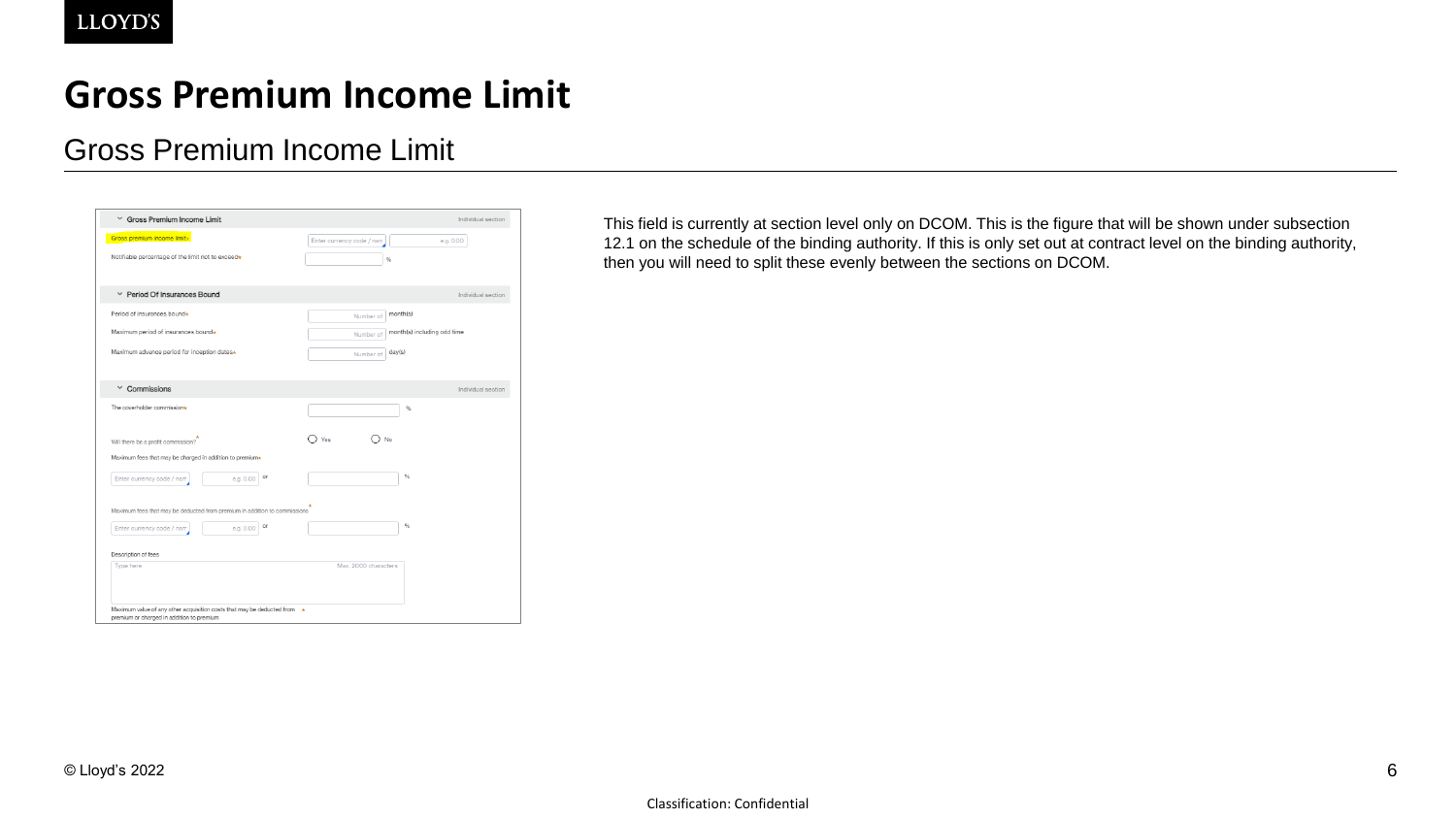#### **LLOYD'S**

## **Will policies be issued to eligible complainants under this contract?**

### Claims and Complaints

| $\vee$ Claims and Complaints<br>Individual section<br>All Delegated Claims Administrators added on this section will be able to see claims and each<br>other's data for this section in Delegated Data Manager. If you want to avoid this, then please add<br>Delegated Claims Administrators on separate sections.<br>Is claims handling authority being delegated to a: *<br>Coverholder<br>Yes<br>No<br>Delegated Claims Administrator<br>No<br>Yes<br>Please enter the following details of delegation to the coverholder(s)<br>What is the per claim limit of authority being delegated for each of the coverholder(s) on this<br>section<br>Enter for each Coverholder?<br>Enter currency code / name<br>Number of<br>The person(s) authorised to exercise any claims authority*<br>Enter for each Coverholder?<br>First Name<br>Surname<br>Email<br>Surname<br>First Name<br>email@address.com<br>Add<br>?<br>Is complaints handling authority being delegated to a: *<br>Coverholder<br>Yes<br>No<br>Delegated Claims Administrator<br>No<br>Yes<br>Will policies be issued to eligible complainants under this contract? *<br>No<br>res |  |  |
|--------------------------------------------------------------------------------------------------------------------------------------------------------------------------------------------------------------------------------------------------------------------------------------------------------------------------------------------------------------------------------------------------------------------------------------------------------------------------------------------------------------------------------------------------------------------------------------------------------------------------------------------------------------------------------------------------------------------------------------------------------------------------------------------------------------------------------------------------------------------------------------------------------------------------------------------------------------------------------------------------------------------------------------------------------------------------------------------------------------------------------------------------|--|--|
|                                                                                                                                                                                                                                                                                                                                                                                                                                                                                                                                                                                                                                                                                                                                                                                                                                                                                                                                                                                                                                                                                                                                                  |  |  |
|                                                                                                                                                                                                                                                                                                                                                                                                                                                                                                                                                                                                                                                                                                                                                                                                                                                                                                                                                                                                                                                                                                                                                  |  |  |
|                                                                                                                                                                                                                                                                                                                                                                                                                                                                                                                                                                                                                                                                                                                                                                                                                                                                                                                                                                                                                                                                                                                                                  |  |  |
|                                                                                                                                                                                                                                                                                                                                                                                                                                                                                                                                                                                                                                                                                                                                                                                                                                                                                                                                                                                                                                                                                                                                                  |  |  |
|                                                                                                                                                                                                                                                                                                                                                                                                                                                                                                                                                                                                                                                                                                                                                                                                                                                                                                                                                                                                                                                                                                                                                  |  |  |
|                                                                                                                                                                                                                                                                                                                                                                                                                                                                                                                                                                                                                                                                                                                                                                                                                                                                                                                                                                                                                                                                                                                                                  |  |  |
|                                                                                                                                                                                                                                                                                                                                                                                                                                                                                                                                                                                                                                                                                                                                                                                                                                                                                                                                                                                                                                                                                                                                                  |  |  |
|                                                                                                                                                                                                                                                                                                                                                                                                                                                                                                                                                                                                                                                                                                                                                                                                                                                                                                                                                                                                                                                                                                                                                  |  |  |
|                                                                                                                                                                                                                                                                                                                                                                                                                                                                                                                                                                                                                                                                                                                                                                                                                                                                                                                                                                                                                                                                                                                                                  |  |  |
|                                                                                                                                                                                                                                                                                                                                                                                                                                                                                                                                                                                                                                                                                                                                                                                                                                                                                                                                                                                                                                                                                                                                                  |  |  |
|                                                                                                                                                                                                                                                                                                                                                                                                                                                                                                                                                                                                                                                                                                                                                                                                                                                                                                                                                                                                                                                                                                                                                  |  |  |
|                                                                                                                                                                                                                                                                                                                                                                                                                                                                                                                                                                                                                                                                                                                                                                                                                                                                                                                                                                                                                                                                                                                                                  |  |  |
|                                                                                                                                                                                                                                                                                                                                                                                                                                                                                                                                                                                                                                                                                                                                                                                                                                                                                                                                                                                                                                                                                                                                                  |  |  |
|                                                                                                                                                                                                                                                                                                                                                                                                                                                                                                                                                                                                                                                                                                                                                                                                                                                                                                                                                                                                                                                                                                                                                  |  |  |
|                                                                                                                                                                                                                                                                                                                                                                                                                                                                                                                                                                                                                                                                                                                                                                                                                                                                                                                                                                                                                                                                                                                                                  |  |  |
|                                                                                                                                                                                                                                                                                                                                                                                                                                                                                                                                                                                                                                                                                                                                                                                                                                                                                                                                                                                                                                                                                                                                                  |  |  |
|                                                                                                                                                                                                                                                                                                                                                                                                                                                                                                                                                                                                                                                                                                                                                                                                                                                                                                                                                                                                                                                                                                                                                  |  |  |
|                                                                                                                                                                                                                                                                                                                                                                                                                                                                                                                                                                                                                                                                                                                                                                                                                                                                                                                                                                                                                                                                                                                                                  |  |  |
|                                                                                                                                                                                                                                                                                                                                                                                                                                                                                                                                                                                                                                                                                                                                                                                                                                                                                                                                                                                                                                                                                                                                                  |  |  |
|                                                                                                                                                                                                                                                                                                                                                                                                                                                                                                                                                                                                                                                                                                                                                                                                                                                                                                                                                                                                                                                                                                                                                  |  |  |
|                                                                                                                                                                                                                                                                                                                                                                                                                                                                                                                                                                                                                                                                                                                                                                                                                                                                                                                                                                                                                                                                                                                                                  |  |  |

The definition of a complaint changes depending on the country of the policyholder. Therefore, to check whether eligible complainants do fall within the contract please select the appropriate link:

[https://www.lloyds.com/resources-and-services/make-a-complaint/complaints-handling/uk](https://www.lloyds.com/resources-and-services/make-a-complaint/complaints-handling/uk-complaints-handling)complaints-handling

[https://www.lloyds.com/resources-and-services/make-a-complaint/complaints](https://www.lloyds.com/resources-and-services/make-a-complaint/complaints-handling/international-complaints-handling)handling/international-complaints-handling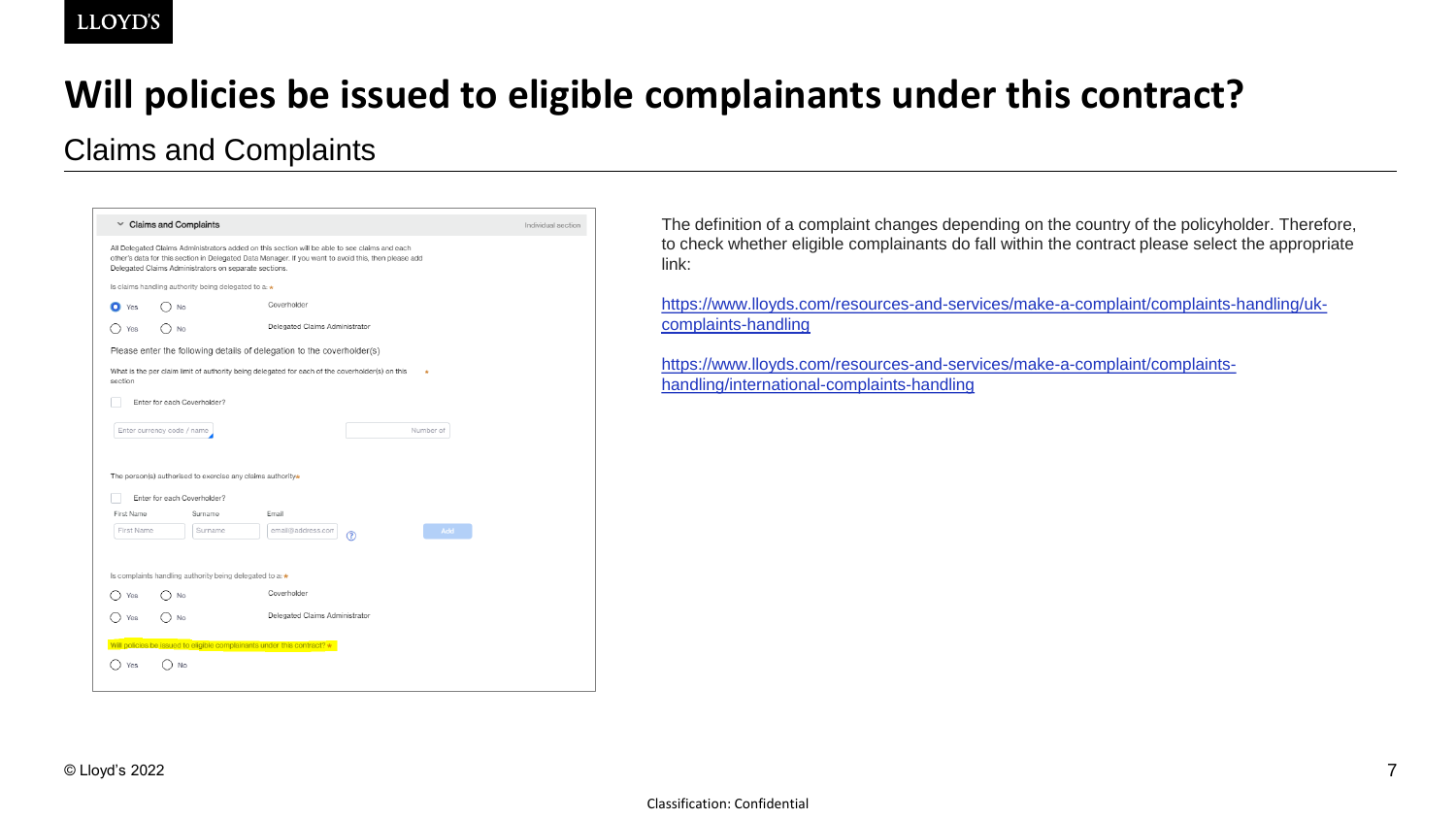#### **LLOYD'S**

## **Risks written / Aggregate / Premium paid / Claims reporting intervals**

Reporting & Aggregate Exposures

| $\vee$ Reporting and Aggregate Exposures                                                                                                                                              |              |              |                                                                                          |                  | Individual section |
|---------------------------------------------------------------------------------------------------------------------------------------------------------------------------------------|--------------|--------------|------------------------------------------------------------------------------------------|------------------|--------------------|
| Risks written reporting interval *<br>$\circledR$                                                                                                                                     |              |              | Maximum number of days for reporting/submission of risks written<br>bordereau(x) $\star$ |                  |                    |
| Quarterly<br>$\checkmark$                                                                                                                                                             |              |              | Number of                                                                                | day(s)           |                    |
| Aggregate reporting interval                                                                                                                                                          |              |              |                                                                                          |                  |                    |
| Not Applicable                                                                                                                                                                        |              |              |                                                                                          |                  |                    |
|                                                                                                                                                                                       |              |              | Maximum number of days for reporting/submission of premium                               |                  |                    |
| Premium paid reporting interval *<br>$\circledR$                                                                                                                                      |              |              | bordereau(x) $\star$                                                                     |                  |                    |
| <b>Monthly</b><br>$\checkmark$                                                                                                                                                        |              |              | Number of                                                                                | day(s)           |                    |
|                                                                                                                                                                                       |              |              | Maximum period for reporting/submission of claims bordereau(x) *                         |                  |                    |
| Claims reporting interval *<br>$\circledR$                                                                                                                                            |              |              |                                                                                          | Number of day(s) |                    |
| Select<br>$\checkmark$                                                                                                                                                                |              |              |                                                                                          |                  |                    |
| Maximum period for remittance of settlements *                                                                                                                                        |              |              |                                                                                          |                  |                    |
|                                                                                                                                                                                       |              |              |                                                                                          |                  |                    |
| Number of day(s)                                                                                                                                                                      |              |              |                                                                                          |                  |                    |
|                                                                                                                                                                                       |              |              |                                                                                          |                  |                    |
|                                                                                                                                                                                       |              |              |                                                                                          |                  |                    |
|                                                                                                                                                                                       |              |              |                                                                                          |                  |                    |
|                                                                                                                                                                                       |              |              |                                                                                          |                  |                    |
| Fees and charges to be deducted by the coverholder *                                                                                                                                  |              |              |                                                                                          |                  |                    |
|                                                                                                                                                                                       |              |              |                                                                                          |                  |                    |
|                                                                                                                                                                                       |              |              |                                                                                          |                  |                    |
|                                                                                                                                                                                       |              |              | Max. 2000 characters                                                                     |                  |                    |
|                                                                                                                                                                                       |              |              |                                                                                          |                  |                    |
|                                                                                                                                                                                       |              |              |                                                                                          |                  |                    |
|                                                                                                                                                                                       |              |              |                                                                                          |                  |                    |
| Type here                                                                                                                                                                             |              |              |                                                                                          |                  |                    |
|                                                                                                                                                                                       |              |              |                                                                                          |                  |                    |
|                                                                                                                                                                                       |              |              |                                                                                          |                  |                    |
|                                                                                                                                                                                       |              |              |                                                                                          |                  |                    |
|                                                                                                                                                                                       |              | Party *      |                                                                                          | Participant *    |                    |
|                                                                                                                                                                                       |              | Underwriters | $\checkmark$                                                                             |                  | $\checkmark$       |
|                                                                                                                                                                                       |              |              |                                                                                          |                  |                    |
|                                                                                                                                                                                       |              |              |                                                                                          |                  |                    |
|                                                                                                                                                                                       |              |              |                                                                                          |                  |                    |
| Which of the section leads will be responsible for breach                                                                                                                             |              |              | Participant *                                                                            |                  |                    |
| management in Delegated Data Manager?                                                                                                                                                 |              |              |                                                                                          |                  |                    |
|                                                                                                                                                                                       |              |              |                                                                                          |                  |                    |
|                                                                                                                                                                                       |              |              |                                                                                          |                  |                    |
|                                                                                                                                                                                       |              |              |                                                                                          |                  |                    |
|                                                                                                                                                                                       |              |              |                                                                                          |                  |                    |
| Who is responsible for the following roles in relation to Risks                                                                                                                       |              |              |                                                                                          |                  |                    |
| Written                                                                                                                                                                               |              |              |                                                                                          |                  |                    |
|                                                                                                                                                                                       |              |              |                                                                                          |                  |                    |
|                                                                                                                                                                                       |              |              |                                                                                          |                  |                    |
|                                                                                                                                                                                       | Party *      |              | Participant *                                                                            |                  |                    |
| Submission                                                                                                                                                                            | Coverholder  | $\checkmark$ | Islands Agronomy Branch 321216QIH                                                        |                  |                    |
| Who is responsible for the Contract<br>Administrator role in Delegated Data Manager<br>(DDM)? Please note this role must be<br>performed by the same participant for all<br>sections. |              |              |                                                                                          |                  |                    |
| Transformation                                                                                                                                                                        | Underwriters | $\checkmark$ |                                                                                          |                  |                    |
| Assignment                                                                                                                                                                            | Underwriters | $\vee$       |                                                                                          |                  | $\check{ }$        |

These fields should be populated as they appear on your binder slips.

#### **Pre-release 1.4…**

These fields drive the following fields:

- Maximum number of days for reporting/submission of risks written bordereau(x)
- Who is responsible for the following roles in relation to [bdx type] / [party] [participant] (roles questions)

If 'Not Applicable' is selected for the '[bdx type] Reporting Interval' questions, these fields are hidden. If 'Monthly'/'Quarterly' are selected, they must be populated. As planned scope in a future release, we are making it possible to de-couple the *roles questions* further for non DDM users (see next slide)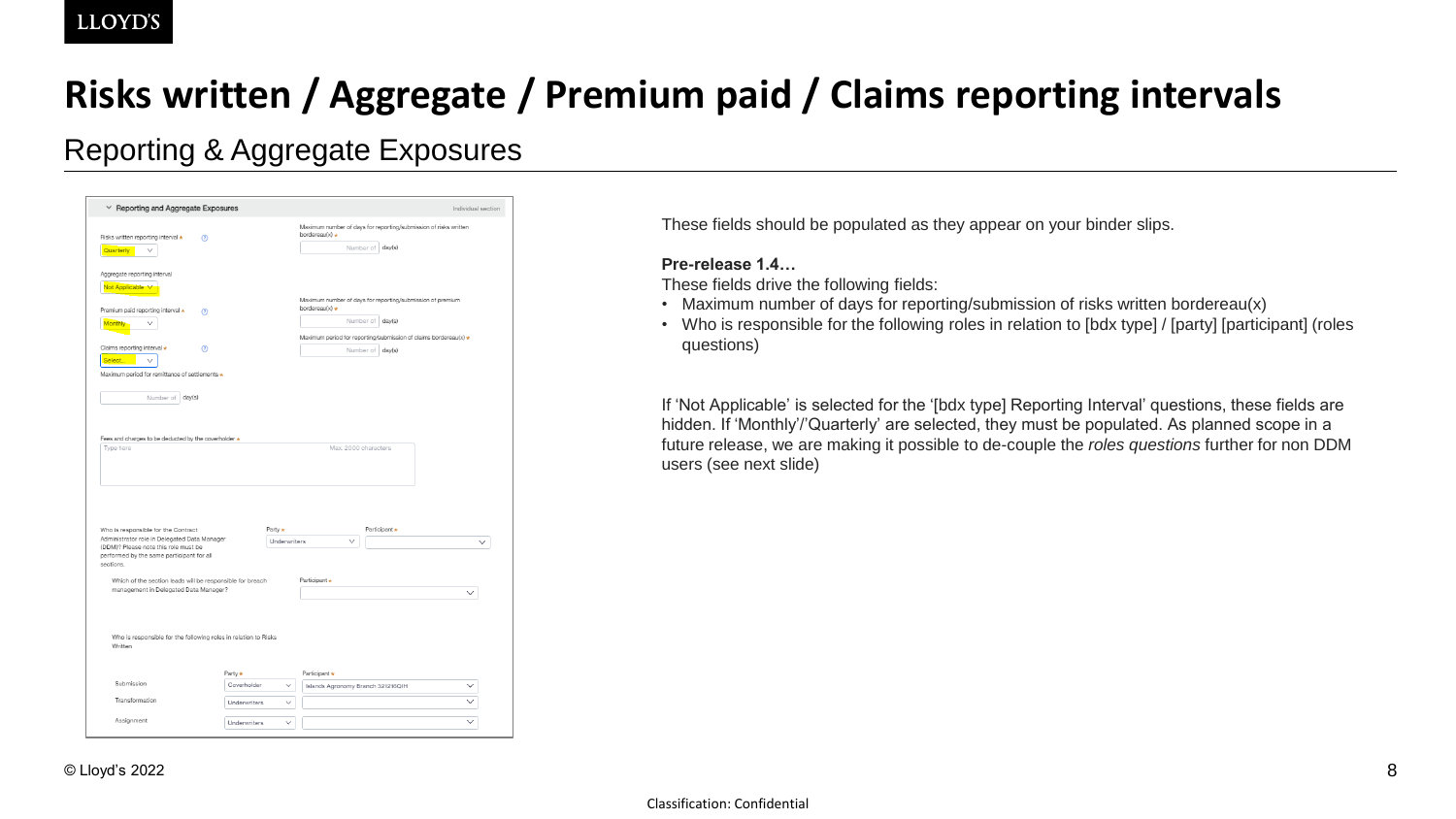## **DDM Specific Reporting Questions**

### Reporting & Aggregate Exposures

|                                                                                                                                                                                                                                                                                                                                                                    | $\vee$ Reporting and Aggregate Exposures |                                                                                                                                                                                                                                                                                                                                                                          | Individual section                | <b>Pre Release 1.4</b>                                                                                                                                                                                                                                                                                                                                                                                                                                                                                                                                                                                                                                                                                                                                                                                |
|--------------------------------------------------------------------------------------------------------------------------------------------------------------------------------------------------------------------------------------------------------------------------------------------------------------------------------------------------------------------|------------------------------------------|--------------------------------------------------------------------------------------------------------------------------------------------------------------------------------------------------------------------------------------------------------------------------------------------------------------------------------------------------------------------------|-----------------------------------|-------------------------------------------------------------------------------------------------------------------------------------------------------------------------------------------------------------------------------------------------------------------------------------------------------------------------------------------------------------------------------------------------------------------------------------------------------------------------------------------------------------------------------------------------------------------------------------------------------------------------------------------------------------------------------------------------------------------------------------------------------------------------------------------------------|
| Risks written reporting interval *<br>Monthly<br>Aggregate reporting interval<br>Select.<br>Premium paid reporting interval *<br>Select<br>Maximum period for remittance of settlements<br>Number of day(s)<br>Focs and charges to be deducted by the coverholder a<br>Type here<br>nistrator role in Delegated Data Manag<br>(DDM)? Please note this role must be | <b>Party's</b><br>Underwriters           | Maximum number of days for reporting/submission of risks writter<br>bordereau(x) a<br>Number of day(s)<br>Maximum number of days for reporting /submission of aggregate<br><b>CYLDOSUROS</b><br>Number of day(s)<br>Maximum number of days for reporting/submission of premium<br>bordereau (v) -<br>Number of day(s)<br>Max, 2000 characters<br>Participant +<br>$\vee$ | $\vee$                            | For users not using DDM, there is currently no option to add 'Not processing bordereaux in<br>DDM here, and the fields are mandatory/conditionally mandatory. We are working on a solution<br>to address this. In the meantime:<br>for Contract Administrator, please select the Broker<br>for breach management, please select any value<br>for roles questions, please select any value<br>N.B. This data will not be used for any downstream purposes or be checked by DXC, but it is<br>required to pass DCOM data validations at present<br>Post Release 1.4<br>As planned scope, we will add an option to state: 'Not processing bordereaux in DDM'*. This<br>will mean the following DDM fields do not need to be populated with 'false' data:<br>Contract Administrator [Party] [Participant] |
| performed by the same participant for a<br>sections<br>Which of the section leads will be responsible for bread<br>management in Delegated Data Manager?                                                                                                                                                                                                           |                                          | Participant *                                                                                                                                                                                                                                                                                                                                                            |                                   | <b>Breach management</b>                                                                                                                                                                                                                                                                                                                                                                                                                                                                                                                                                                                                                                                                                                                                                                              |
| Who is responsible for the following roles in relati                                                                                                                                                                                                                                                                                                               | Party e                                  | Participant o                                                                                                                                                                                                                                                                                                                                                            | $\vee$                            | 3.<br>Roles questions<br>In addition, we will be removing the Who is responsible for the following roles in relation to<br>Aggregates [party] [participant] fields for all users, as these are not required by DDM or DCOM                                                                                                                                                                                                                                                                                                                                                                                                                                                                                                                                                                            |
| Submission<br>Transformation                                                                                                                                                                                                                                                                                                                                       | Coverholder                              | Islands Agronomy Branch 321216QIH                                                                                                                                                                                                                                                                                                                                        | $\vee$                            |                                                                                                                                                                                                                                                                                                                                                                                                                                                                                                                                                                                                                                                                                                                                                                                                       |
| Assignmen                                                                                                                                                                                                                                                                                                                                                          | Underwriters<br>Indepartters             | 2332 2332<br>2332 2332                                                                                                                                                                                                                                                                                                                                                   | $\checkmark$<br>$\vee$            |                                                                                                                                                                                                                                                                                                                                                                                                                                                                                                                                                                                                                                                                                                                                                                                                       |
| Annrowa                                                                                                                                                                                                                                                                                                                                                            | <b>Underwriters</b><br>$\vee$            | 2332 2332                                                                                                                                                                                                                                                                                                                                                                | $\vee$                            | When should 'Not processing bordereaux in DDM' be selected?                                                                                                                                                                                                                                                                                                                                                                                                                                                                                                                                                                                                                                                                                                                                           |
| Who is responsible for the following roles in relation to Paid                                                                                                                                                                                                                                                                                                     |                                          |                                                                                                                                                                                                                                                                                                                                                                          | <b>Q</b> Copy from question above | the participants (lead and follow) on all sections wish to use DDM for this contract<br>• This excludes LBS business, where DDM is mandatory                                                                                                                                                                                                                                                                                                                                                                                                                                                                                                                                                                                                                                                          |
|                                                                                                                                                                                                                                                                                                                                                                    | Party 4                                  | Porticipant o                                                                                                                                                                                                                                                                                                                                                            |                                   |                                                                                                                                                                                                                                                                                                                                                                                                                                                                                                                                                                                                                                                                                                                                                                                                       |
| Submission<br>Transformatio                                                                                                                                                                                                                                                                                                                                        |                                          | Islands Agronomy Branch 321216QIH                                                                                                                                                                                                                                                                                                                                        | $\checkmark$                      |                                                                                                                                                                                                                                                                                                                                                                                                                                                                                                                                                                                                                                                                                                                                                                                                       |
|                                                                                                                                                                                                                                                                                                                                                                    | <b>Underwriters</b>                      | 2332 2332                                                                                                                                                                                                                                                                                                                                                                | $\checkmark$                      | For this option to be selected, the DCOM contract creator must have confirmed that NONE of                                                                                                                                                                                                                                                                                                                                                                                                                                                                                                                                                                                                                                                                                                            |
| Assignment                                                                                                                                                                                                                                                                                                                                                         | <b>Underwriters</b>                      | 2332 2332                                                                                                                                                                                                                                                                                                                                                                | $\vee$                            |                                                                                                                                                                                                                                                                                                                                                                                                                                                                                                                                                                                                                                                                                                                                                                                                       |

#### **Pre Release 1.4**

- for Contract Administrator, please select the Broker
- for breach management, please select any value
- for roles questions, please select any value

#### **Post Release 1.4**

- *1. Contract Administrator [Party] [Participant]*
- *2. Breach management*
- *3. Roles questions*

- For this option to be selected, the DCOM contract creator must have confirmed that NONE of the participants (lead and follow) on all sections wish to use DDM for this contract
- This excludes LBS business, where DDM is mandatory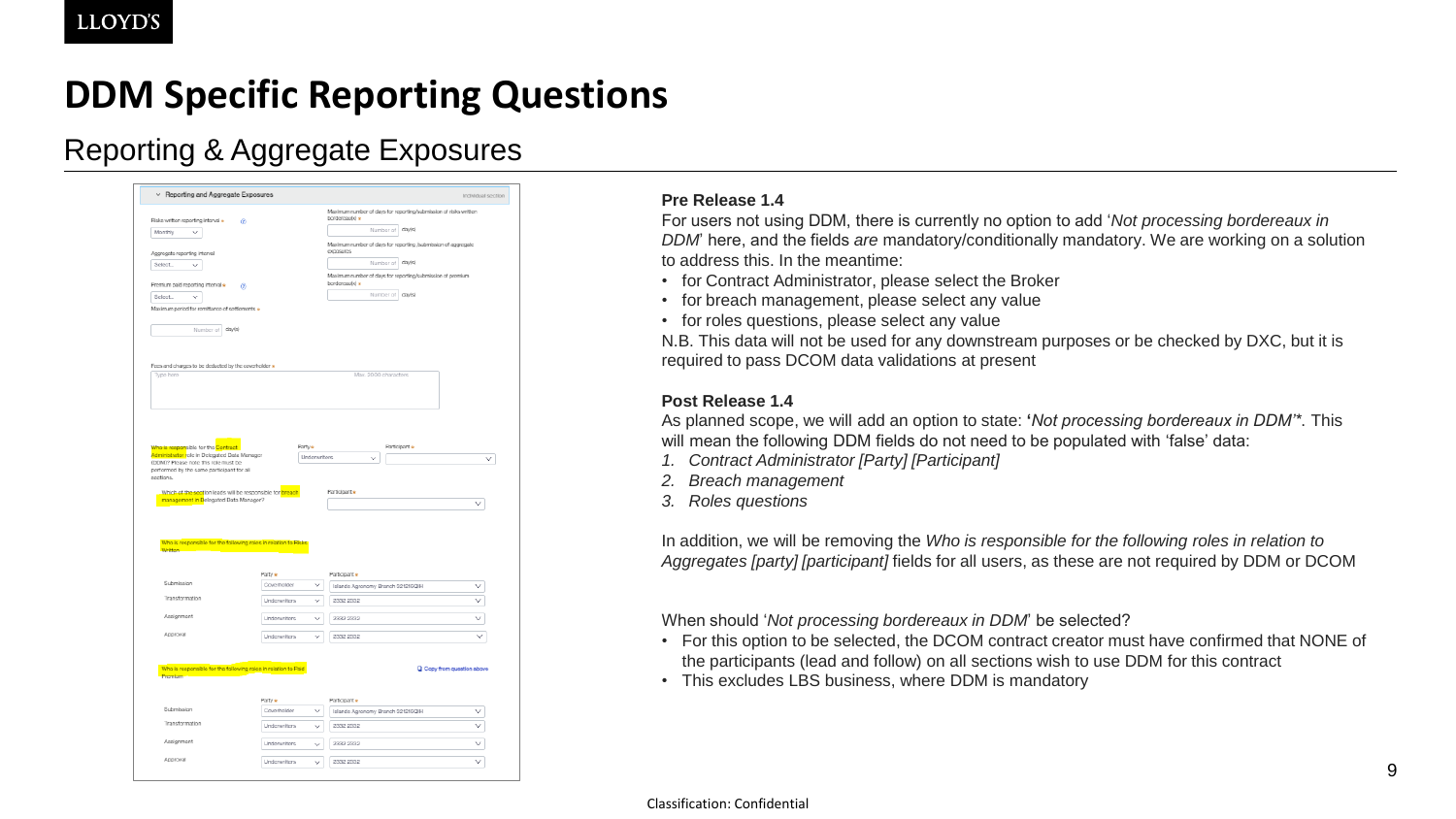## **Signed Line (%)**

## Capacity Details



Please ensure Signed Lines are split accurately in DCOM to reflect what is in the slip. Info for signed lines on all section should be added.

**Note:** This will directly impact the split of payments for those using the Faster Claims Payment solution, when it is integrated with DCOM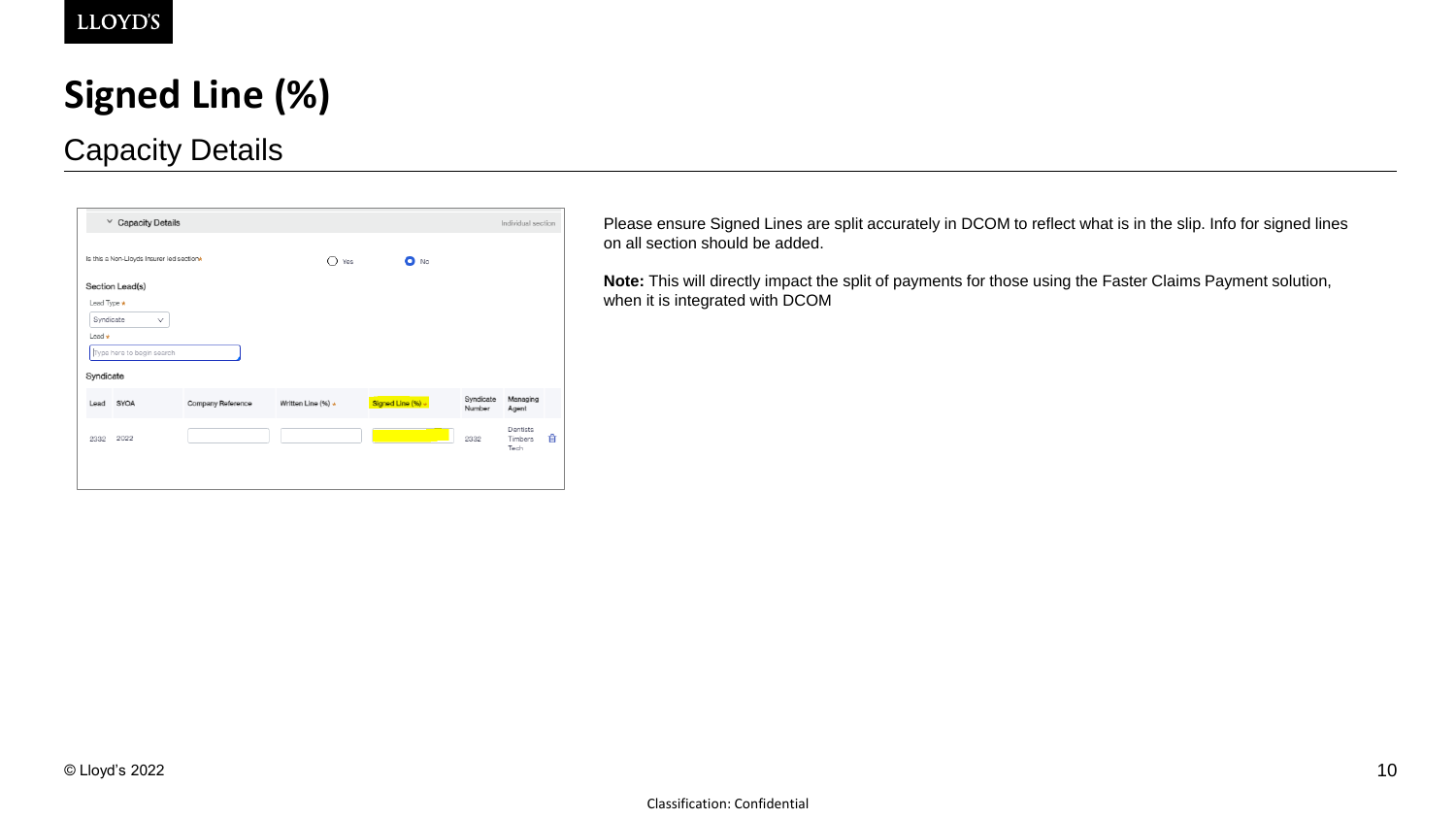## **Signing Provisions**

### Non-Schedule

| Expected premium income (Gross EPI)*                                |           |              |                                            |  |
|---------------------------------------------------------------------|-----------|--------------|--------------------------------------------|--|
| Currency *                                                          |           |              |                                            |  |
| Enter currency code / name                                          |           |              |                                            |  |
| Value *                                                             |           |              |                                            |  |
|                                                                     |           |              | e.g. 0.00                                  |  |
| Basis of written lines *                                            |           |              |                                            |  |
| Select                                                              |           | $\checkmark$ |                                            |  |
| Basis of signed lines *                                             |           |              |                                            |  |
| Select                                                              |           | $\checkmark$ |                                            |  |
| Signing provisions *                                                |           |              |                                            |  |
| Select                                                              |           | $\checkmark$ |                                            |  |
| Total Lloyd's brokerage *                                           |           |              |                                            |  |
|                                                                     | e.g. 0.00 |              | Enter total Lloyd's brokerage as an amount |  |
| Platform +                                                          |           |              |                                            |  |
| Select                                                              |           | $\checkmark$ |                                            |  |
| Other deductions Lloyd's broker may make from premium               |           |              |                                            |  |
| Other deductions Lloyd's broker may make from premium<br>characters |           | Max. 2000    |                                            |  |

#### **Without Disproportionate Signing**

"In the event that the written lines hereon exceed 100% of the order, any lines written "to stand" will be allocated in full and all other lines will be signed down in equal proportions so that the aggregate signed lines are equal to 100% of the order without further agreement of any of the (Re)insurers.

#### However:

section

- (a) in the event that the placement of the order is not completed by the commencement date of the period of the Binding Authority then all lines written by that date will be signed in full;
- (b) the signed lines resulting from the application of the above provisions can be varied, before or after the commencement date of the period of the Binding Authority, by the documented agreement of the Coverholder and all (Re)insurers whose lines are to be varied. The variation to the Binding Authority will take effect only when all such (Re)insurers have agreed, with the resulting variation in signed lines commencing from the date set out in that agreement."

#### **With Disproportionate Signing**

"In the event that the written lines hereon exceed 100% of the order, any lines written "to stand" will be allocated in full and all other lines will be signed down in equal proportions so that the aggregate signed lines are equal to 100% of the order without further agreement of any of the (Re)insurers.

#### However:

- (a) in the event that the placement of the order is not completed by the commencement date of the period of the Binding Authority then all lines written by that date will be signed in full;
- (b) the Coverholder may elect for the disproportionate signing of (Re)insurers' lines, without further specific agreement of (Re)insurers, providing that any such variation is made prior to the commencement date of the period of the Binding Authority, and that lines written "to stand" may not be varied without the documented agreement of those (Re)insurers;
- (c) the signed lines resulting from the application of the above provisions can be varied, before or after the commencement date of the period of the Binding Authority, by the documented agreement of the Coverholder and all (Re)insurers whose lines are to be varied. The variation to the Binding Authority will take effect only when all such (Re)insurers have agreed, with the resulting variation in signed lines commencing from the date set out in that agreement."

The 'With Disproportionate Signing' provision is intended for use where all insurers participate. Where insurers may not participate in every declaration, a suitable provision must be included setting out the mechanism by which insurers permit the security to be varied.

#### Classification: Confidential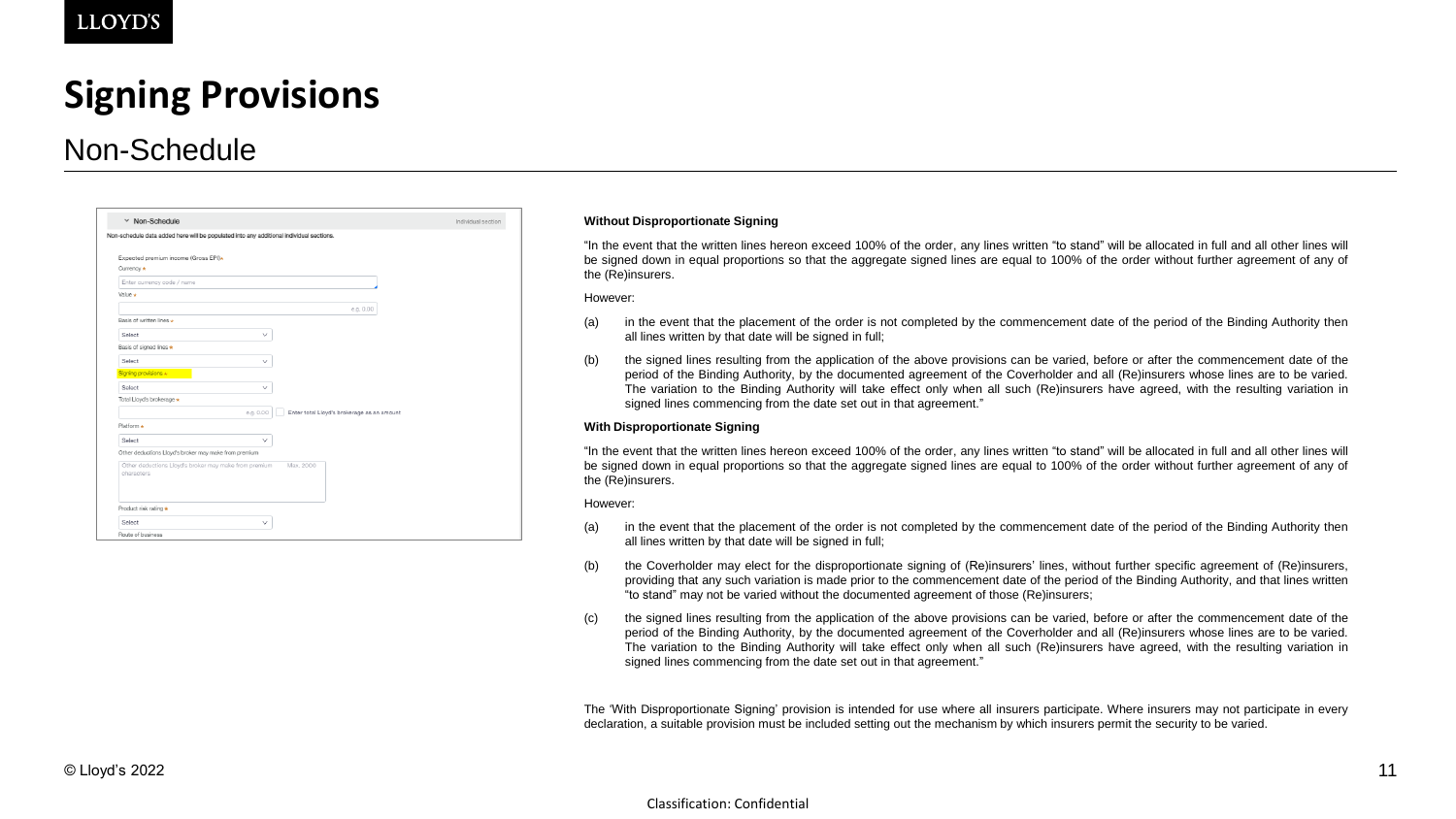## **Product Risk Rating**

### Non-Schedule

| $\times$ Non-Schedule                                               |                                                                                         | Individual section |
|---------------------------------------------------------------------|-----------------------------------------------------------------------------------------|--------------------|
|                                                                     | Non-schedule data added here will be populated into any additional individual sections. |                    |
| Expected premium income (Gross EPI)*                                |                                                                                         |                    |
| Currency *                                                          |                                                                                         |                    |
| Enter currency code / name                                          |                                                                                         |                    |
| Value *                                                             |                                                                                         |                    |
|                                                                     | e.g. 0.00                                                                               |                    |
| Basis of written lines *                                            |                                                                                         |                    |
| Select                                                              | $\checkmark$                                                                            |                    |
| Basis of signed lines *                                             |                                                                                         |                    |
| Select                                                              | $\vee$                                                                                  |                    |
| Signing provisions *                                                |                                                                                         |                    |
| Select                                                              | v                                                                                       |                    |
| Total Lloyd's brokerage *                                           |                                                                                         |                    |
|                                                                     | Enter total Lloyd's brokerage as an amount<br>e.g. 0.00                                 |                    |
| Platform +                                                          |                                                                                         |                    |
| Select                                                              | $\checkmark$                                                                            |                    |
| Other deductions Lloyd's broker may make from premium               |                                                                                         |                    |
| Other deductions Lloyd's broker may make from premium<br>characters | Max. 2000                                                                               |                    |
| Product risk rating *                                               |                                                                                         |                    |
| Select                                                              | $\checkmark$                                                                            |                    |

The product risk rating is something that is produced by the managing agent as part of their own internal product review. This will therefore need to be requested from managing agent(s) to be able to complete this field.

If capacity providers on a section give different PRRs, go with the lead's rating. If there are multiple section leads and they don't give the same PRR, go with the highest rating provided.